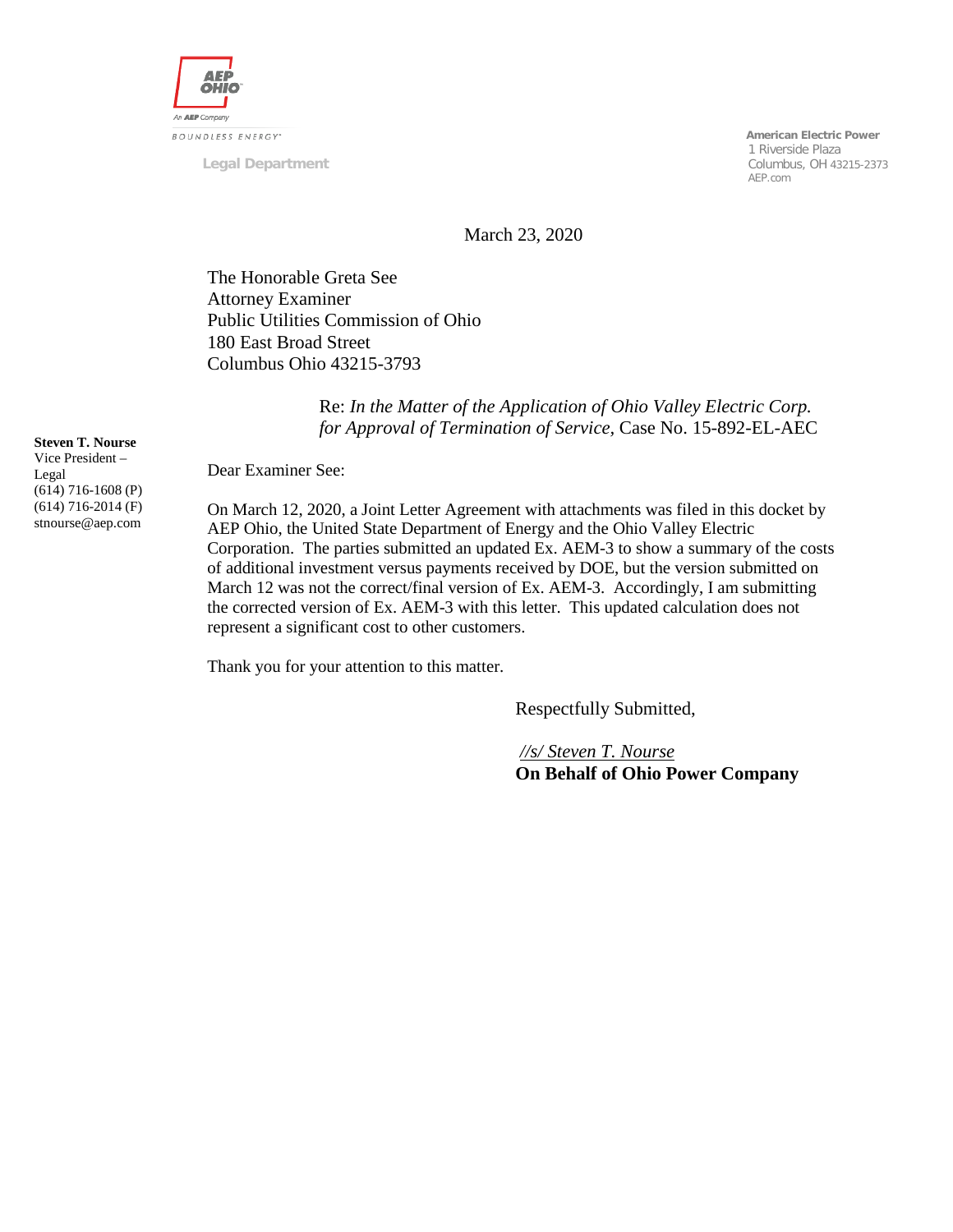| <b>Billing Parameters</b>                               |                                     |                         |                    |                             |            |    |                                      |                |                                       |                 |
|---------------------------------------------------------|-------------------------------------|-------------------------|--------------------|-----------------------------|------------|----|--------------------------------------|----------------|---------------------------------------|-----------------|
|                                                         | Adjusted<br>Metered                 |                         |                    |                             |            |    |                                      |                |                                       |                 |
| On-Peak Demand:                                         | 26,000.00<br>$0.0$ kW               |                         |                    |                             |            |    |                                      |                |                                       |                 |
| Off-Peak Demand:                                        | 0.00<br>0.0 kW                      | Load Factor:            | 54.2%              |                             |            |    |                                      |                |                                       |                 |
| kWh Usage:                                              | 10.296.000<br>0 kWh                 |                         |                    |                             |            |    |                                      |                |                                       |                 |
| Metered Voltage Adjustment:                             | 0.00                                |                         |                    |                             |            |    |                                      |                |                                       |                 |
| Peak kVAR:                                              | $0.0$ kVAR                          |                         |                    |                             |            |    |                                      |                |                                       |                 |
| Allowable kVAR:                                         | 0.0 kVAR (Highest Metered Demand/2) |                         |                    |                             |            |    |                                      |                |                                       |                 |
|                                                         |                                     |                         |                    |                             |            |    |                                      |                |                                       |                 |
| <b>Bill Calculation</b>                                 |                                     |                         | Rates              |                             |            |    |                                      | <b>Billing</b> |                                       |                 |
|                                                         |                                     | Generation Transmission | Distribution       | Total                       |            |    | Generation Transmission Distribution |                | Total                                 | Annual          |
| <b>Customer Charge</b>                                  |                                     |                         | 1,060.00<br>Ś      | 1,060.00<br>Ŝ.              |            |    |                                      | $$1,060.00$ \$ | 1,060.00                              |                 |
| Reactive Demand Charge:                                 | 0.0 kVAR                            |                         | Ś                  | $0.48$ \$                   | 0.48 /kVAR |    |                                      | Ŝ.             |                                       |                 |
| <b>Base Charges</b>                                     |                                     |                         |                    |                             |            |    |                                      | \$1,060.00\$   | 1,060.00                              | 12,720.00<br>-Ś |
|                                                         |                                     |                         |                    |                             |            |    |                                      |                |                                       |                 |
| <b>Riders</b>                                           |                                     |                         |                    |                             |            |    |                                      |                |                                       |                 |
| Universal Service Fund (first 833,000 kWh)              | 833,000 kWh                         |                         | Ś.                 | 0.0036634 \$ 0.0036634 /kWh |            |    |                                      | $$3,051.61$ \$ | 3,051.61                              | 36,619.32       |
| Universal Service Fund (in excess of 833,000 kWh)       | 9,463,000 kWh                       |                         | \$.                | $0.0001756$ \$ 0.000176     | /kWh       |    |                                      | $$1,661.70$ \$ | 1,661.70                              | 19,940.40       |
| kWh Tax (first 2000 kWh)                                | 2,000 kWh                           |                         | Ś<br>$0.00465$ \$  | 0.00465                     | /kWh       |    |                                      | Exempt         |                                       |                 |
| kWh Tax (next 13,000 kWh)                               | 13,000 kWh                          |                         | Ś.<br>$0.00419$ \$ | 0.00419                     | /kWh       |    |                                      | Exempt         | Ŝ.                                    |                 |
| kWh Tax (in excess of 15,000 kWh)                       | 10,281,000 kWh                      |                         | Ś<br>$0.00363$ \$  | 0.00363                     | /kWh       |    |                                      | Exempt         | Ś                                     |                 |
| Deferred Asset Phase-In Rider                           | \$1,060.00 Base (Dist)              |                         | 0.0000%            | 0.00000%                    |            |    |                                      | Ŝ.             | Ŝ.                                    |                 |
| Legacy Generation Rider                                 | 833,000 kWh                         |                         |                    | \$0.0008030 /kWh            |            |    |                                      | $\zeta$        | 668.90                                | 8,026.80        |
| <b>Basic Transmission Cost Rider</b>                    | 10,296,000 kWh                      | \$ 0.0003705            |                    | \$0.0003705                 | /kWh       |    | 3,814.67<br>\$                       | Ś              | 3,814.67                              | 45,776.04<br>-Ś |
| <b>Basic Transmission Cost Rider</b>                    | 26,000.0 kW                         | Ŝ                       | 4.25               | \$<br>4.25                  | /kW        |    | \$110,500.00                         | $\zeta$        | \$110,500.00                          | \$1,326,000.00  |
| Energy Efficiency & Peak Demand Reduction Cost Recovery | 10,296,000 kWh                      |                         | Ś.                 | 0.0005533 \$ 0.0005533      | /kWh       |    |                                      | \$5,696.78     | 5,696.78<br>Ŝ.                        | 68,361.36<br>-S |
| Energy Efficiency & Peak Demand Reduction Cost Recovery | 26,000.0 kW                         |                         | \$                 | $0.79$ \$<br>0.79           | /kWh       |    |                                      | \$20,540.00    | 20,540.00 \$<br>I \$                  | 246,480.00      |
| Economic Development Cost Recovery                      | \$1,060.00 Base (Dist)              |                         | 1.35371%           | 1.35371%                    |            |    |                                      | Ś<br>14.35     | 14.35<br>-Ś                           | l \$<br>172.20  |
| <b>Enhanced Service Reliability</b>                     | \$1,060.00 Base (Dist)              |                         | 1.44775%           | 1.44775%                    |            |    |                                      | Ś<br>15.35     | 15.35<br>-S                           | l \$<br>184.20  |
| gridSMART Phase 2 Rider                                 | \$1.00 Month                        |                         | Ŝ.<br>8.66         | 8.66<br>S.                  |            |    |                                      | Ś<br>8.66      | 8.66<br>-S                            | 103.92<br>۱Ś    |
| Retail Stability Rider (first 833,000 kWh)              | 833,000 kWh                         |                         |                    | $\mathsf{S}$ -              | /kWh       |    |                                      | Ŝ.             | $\sim$                                | Ś               |
| Retail Stability Rider (in excess of 833,000 kWh)       | 9,463,000 kWh                       |                         |                    | $\zeta$ .                   | /kWh       |    |                                      | \$             |                                       | Ś               |
| Distribution Investment Rider                           | \$1,060.00 Base (Dist)              |                         | 39.11127%          | 39.11127%                   |            |    |                                      | 414.58<br>Ś    | 414.58                                | 4,974.96        |
| Storm Damage Recovery Rider                             | \$1.00 Month                        |                         | Ŝ.                 | Ś.                          |            |    |                                      | Ś              |                                       | -Ś              |
| <b>Smart City Rider</b>                                 | 1 Month                             |                         | \$.                | 0.9300000 \$ 0.9300000 /kWh |            |    |                                      | 0.93<br>Ś      | <sup>\$</sup><br>0.93                 | 11.16           |
| <b>Riders Total</b>                                     |                                     |                         |                    |                             |            | \$ |                                      |                | \$114,314.67 \$31,403.96 \$146,387.53 | \$1,756,650.36  |
|                                                         |                                     |                         |                    |                             |            |    |                                      |                |                                       |                 |

## **Base + Rider Total**

**\$ 32,463.96 114,314.67 \$ 147,447.53 \$ 1,769,370.36 \$** 

## **Total Ohio Power Billing Charge:**

**\$ 147,447.53**

Assumed Charge for the EE/PDR based on forecasted Costs. Current Rate includes a credit for an over recovery that will expire in 2018

Removed SEET Credit as it will expire in 2018

| Adjusted T Costs to reflect new costs with additional investment |   |                 |
|------------------------------------------------------------------|---|-----------------|
| Total Payment per BTCR                                           |   | \$1,371,776.04  |
| Annual Contribution to other Revenue Requirement                 | s | 133,419.36      |
| Annual Contribution to State of Ohio                             | ς |                 |
| Total Contribution to Customers & State                          |   | \$1,505,195.40  |
| Total Cost of Transmission Revenue Requirement                   |   | \$1,639,578.00  |
| Net Benefit of New Load                                          |   | \$(134, 382.60) |
|                                                                  |   |                 |